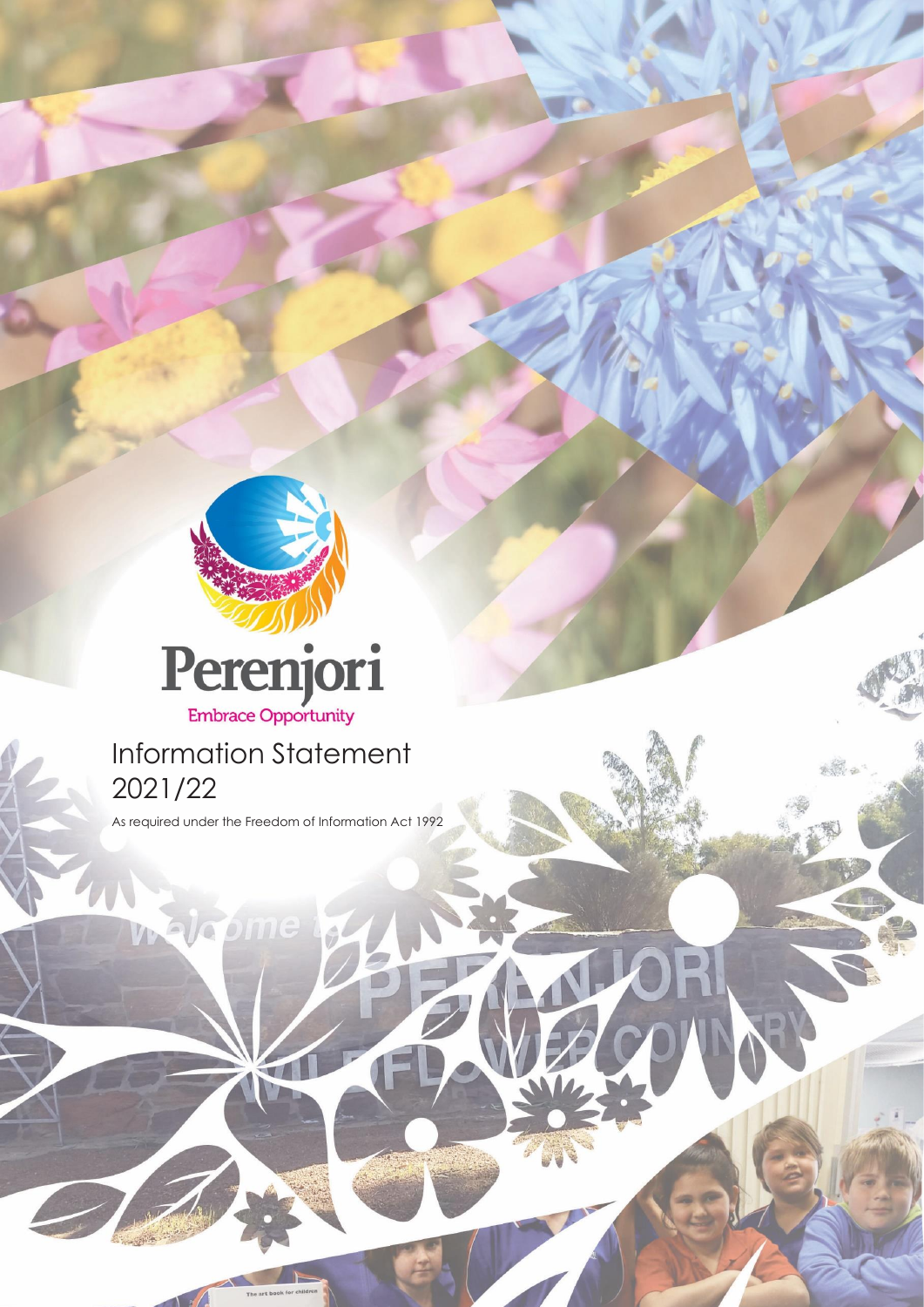## **CONTENTS**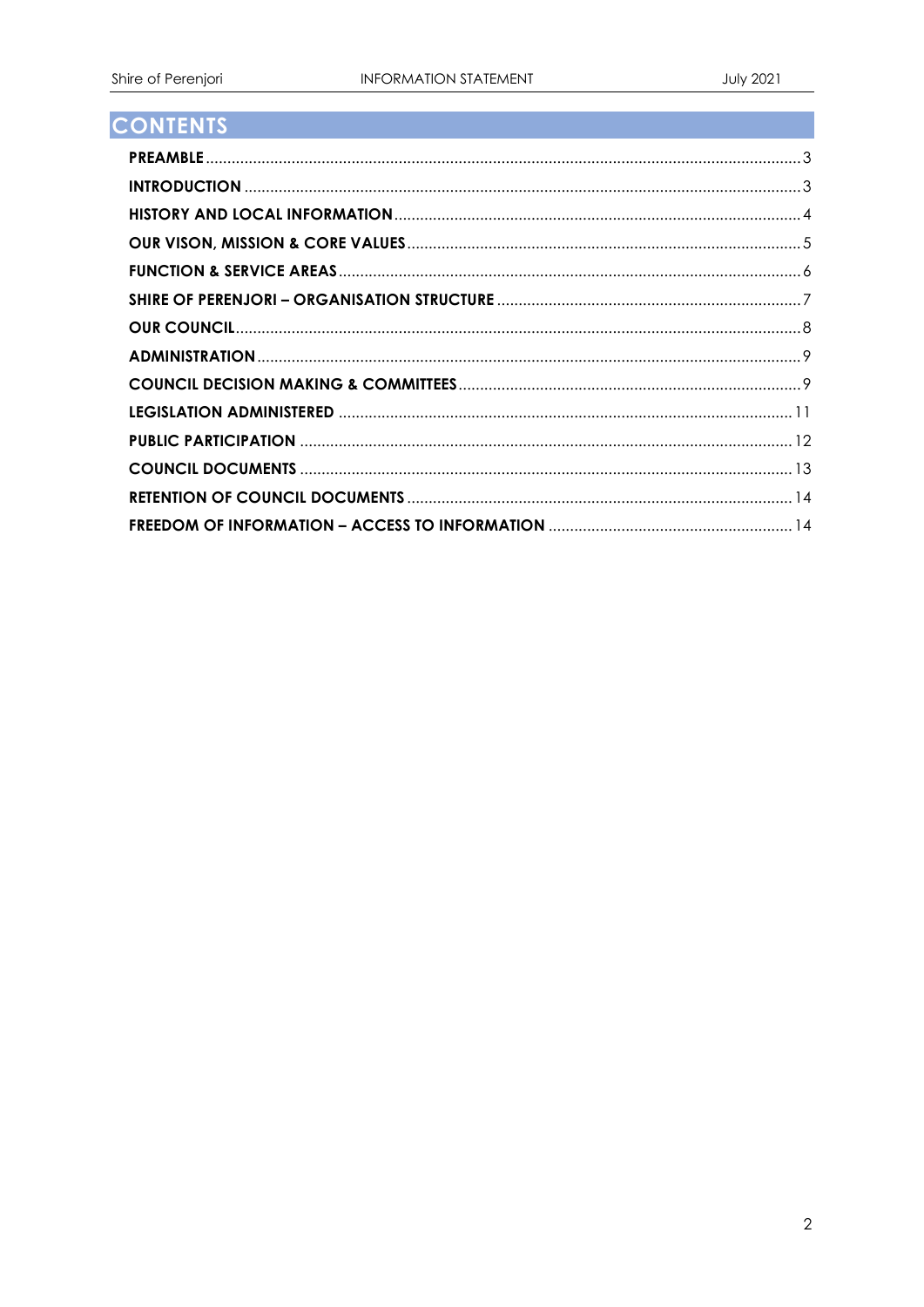#### <span id="page-2-0"></span>**Preamble**

On the 17 October 2020 an Extraordinary Election was held after the functions of the Council had been exercised by an appointed Commissioner, the Hon Paul Omodei, since the 26 June 2019. As a result, seven (7) Councillors were appointed with three (3) terms ending in 2021. An Ordinary Election is scheduled to be held on 16 October 2021 to refill these terms.

With the outbreak of the COVID19 pandemic the impact of social distancing, regional travel restrictions, public health and other restrictive requirements have provided significant challenges to our public-facing service delivery and community representative activity. Notwithstanding the Shire of Perenjori has remained open and maintained its usual business services by utilising technology, strict health and safety practices and enhanced hygiene. It is acknowledged here that revised and simplified government administrative and operational compliance requirements have assisted greatly in enabling these outcomes.

It is important that this statement also acknowledges the original inhabitants of the Perenjori area - the Badymia people - who have a long history of providing information and wisdom through storytelling and we acknowledge their elders, past and present, together with their emerging generation of leaders."

If you require clarification on any information provided in this document that relates to the Shire of Perenjori please contact the Shire Chief Executive Officer on 08 9973 0100.

## <span id="page-2-1"></span>**Introduction**

The Shire of Perenjori is required under the Freedom of Information Act 1992, Section 96(1) to publish annually a current Information Statement.

Section 96(1) of the Freedom of Information Act 1992 requires each government agency, including local governments, to prepare and publish annually an Information Statement. The Information Statement must set out:

- ➢ The Agency's Mission Statement.
- ➢ Details of legislation administered.
- ➢ Details of the agency structure.
- ➢ Details of decision‐making functions.
- $\triangleright$  Opportunities for public participation in the formulation of policy and performance of agency functions.
- ➢ Documents held by the agency.
- ➢ The operation of FOI in the agency.

Copies of the Shire of Perenjori's Information Statement can be obtained from:

- ➢ The Shire of Perenjori Administration Office, 56 Fowler Street, Perenjori, or on
- > The Shire of Perenjori website at [www.perenjori.wa.gov.au](http://www.perenjori.wa.gov.au/)

Enquiries may be made directly to the Shire of Perenjori on 08 9973 0100 from Monday to Friday from 8:00 am to 4:00 pm or alternatively via email at [ea@perenjori.wa.gov.au](mailto:ea@perenjori.wa.gov.au)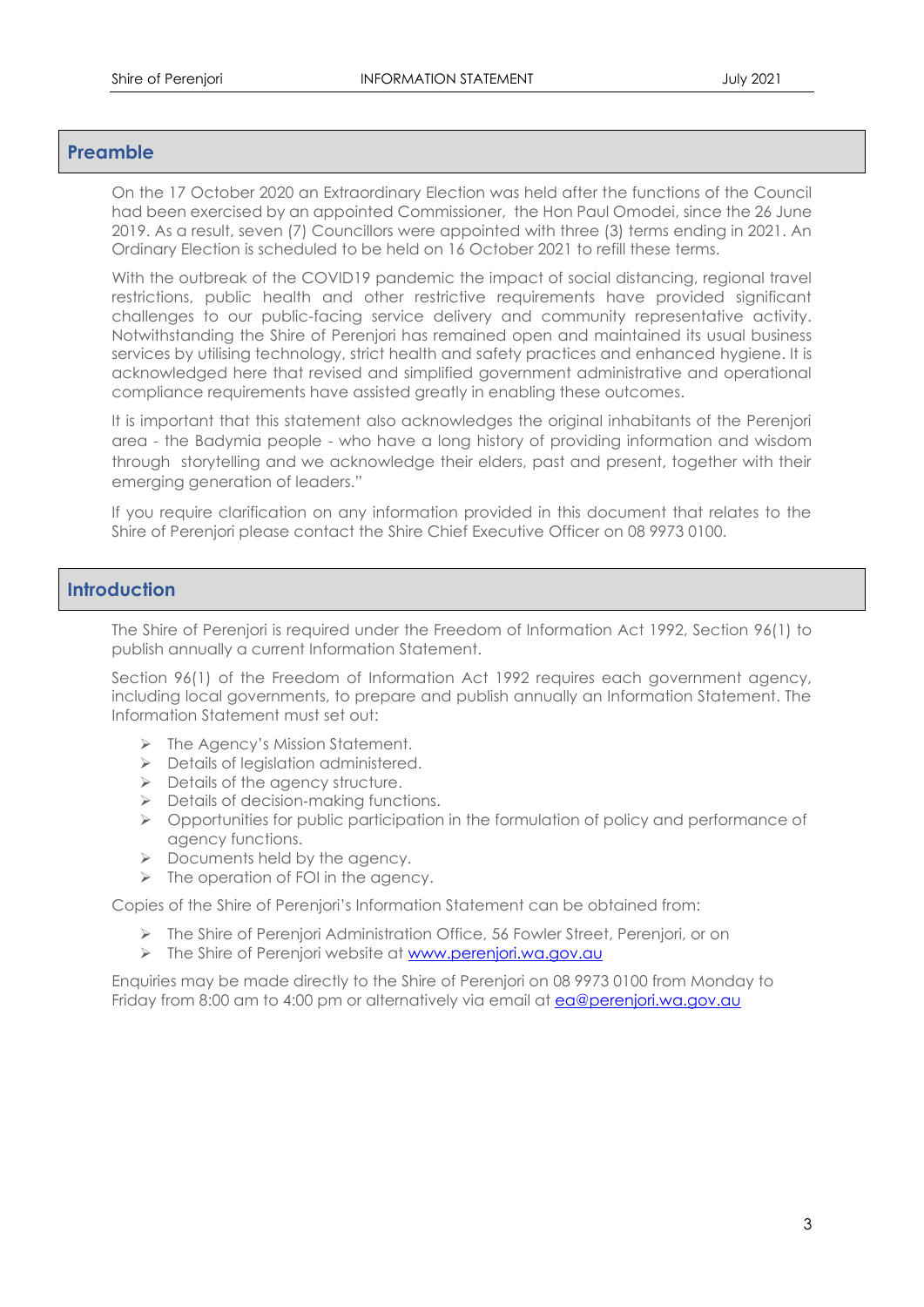## <span id="page-3-0"></span>**History and Local Information**

The Shire of Perenjori is a local government area in the Mid-West region of Western Australia, about 360 kilometres north of the state capital, Perth. The Shire covers an area of 8,313 square kilometres, and its seat of government is the town of Perenjori. It has an area of 8,313 km<sup>2</sup> and has a population of 617 people.



The name Perenjori is derived from the Aboriginal word "Perangery", meaning water hole.

The original inhabitants of the area are the Badymia people. These are the First Nations people that Sir John Forrest would have encountered when he first conducted exploration in the region and ultimately surveyed the area in 1896. Gold was discovered in 1894.

Dan Woodall was the first permanent white settler to the region and managed Perangery Station in 1905. In 1906 Matt Farrell first came to Perangery carting goods from Rothsay to Yalgoo and Mount Magnet. He marked trees where he wished to take up land in the area. The four Farrell brothers, Thomas, William, Matthew, George, then took up the land. The Lands Department approved agricultural lots of 1,000 acres, instead of huge pastoral leases granted previously.

The first crops from 1911 to 1913 were sown by hand and used largely for horse feed, home food, hay and seed wheat. When the railway line was officially opened in 1915, the town's estimated population was 100. Perenjori was officially announced as a town on February 16th, 1916.

Over time the spelling of the town and shire changed to Perenjori. Today it is one of the largest agricultural Shires in WA, with a combination of farming, pastoral and mining leases. In 2012 the town hosted a centenary celebration of its history.

Statistical trends for Perenjori show significant growth related to mining initiatives in the region. There has been significant positive impact on incomes, housing, education, employment and other socio-economic conditions.

Recent data analysis by the WA Local Government Association on the impact of the COVID19 Pandemic shows that Perenjori is dealing well placed in terms of aged and vulnerable people within the community and that awareness needs to be maintained on the potential economic impacts due to the relatively vulnerability of local industries to national a state economic fluctuations. Economic development is therefore a continuing priority..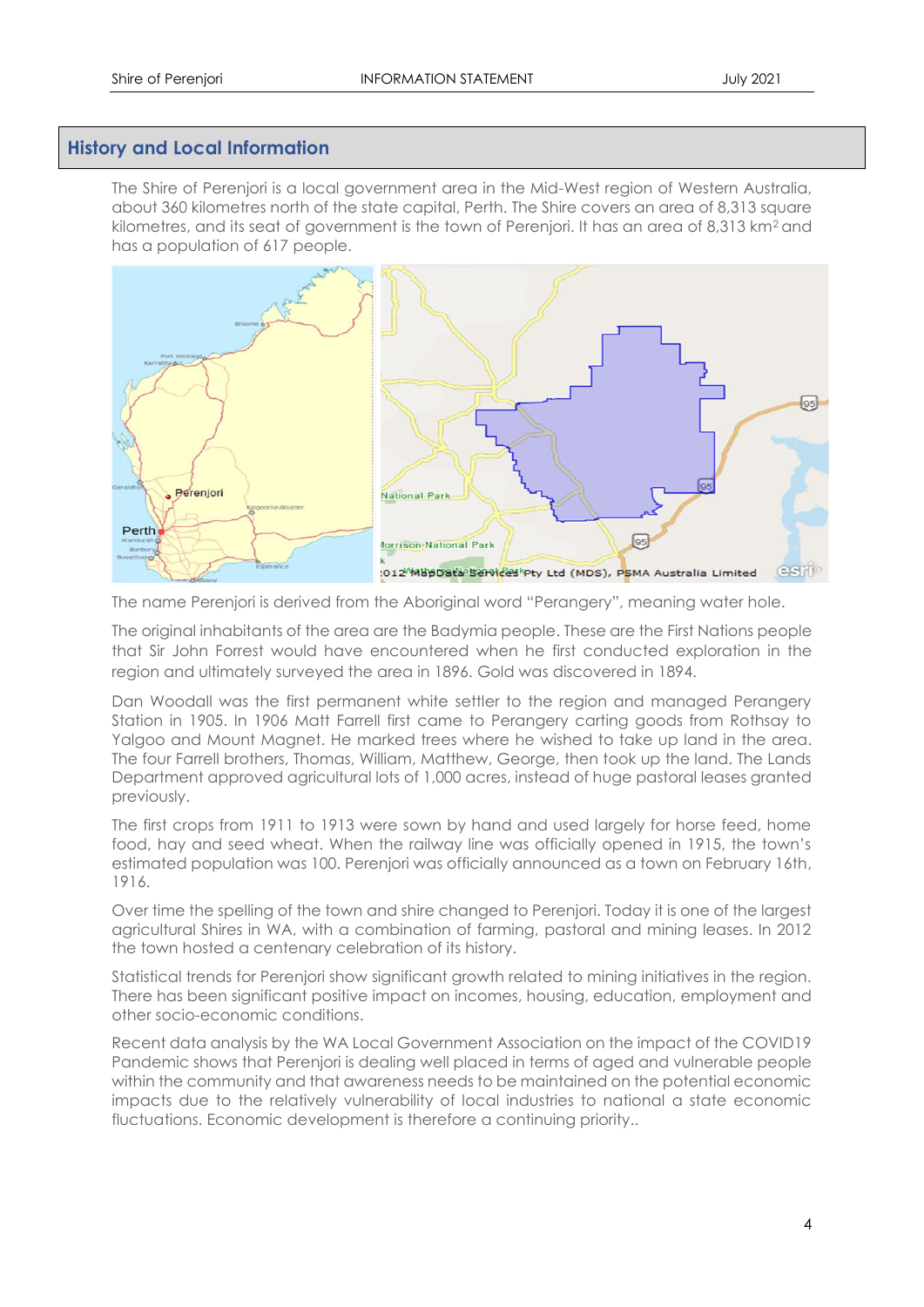## <span id="page-4-0"></span>Our Vison, Mission & Core Values

## **VISION FOR THE COMMUNITY**

**Perenjori will be dynamic and innovative and build on its key industries – mining, agriculture, energy and the environment to deliver sustained growth for its communities. The community and Council will build on its resilient, adaptive and strong community spirit to create a place that people want to live, work and invest in. In every regard, Perenjori will EMBRACE OPPORTUNITY**

#### **Mission for the Shire**

The Shire of Perenjori will lead and partner the community to achieve its aspirational targets for the future. The Shire will work collaboratively with the community and partners and provide open deliberative decision making that empowers the community to participate. The Shire is the community's servant as well as its leader.

#### **Values**

#### **Entrepreneurial and Resourceful**

The key value that describes Perenjori is encapsulated in this question 'how can we help?' Perenjori is entrepreneurial and resourceful, and they like to add value and solve problems for people. They are keenly interested in making things happen without necessarily counting the benefit or how it's distributed. They have an appetite for risk, and they say yes to opportunities and then make them happen.

#### **Resilient and adaptive**

Perenjori has been a community that has faced very tough times. As a community it has a key value of learning how to respond to challenges and bouncing back from the most difficult of circumstances. It believes strongly in adapting and changing to get the best result.

#### **Spirit and Independence**

Perenjori is a community that values its independence and has a strong sense of identity. Its culture of resourcefulness and valuing hard work undoubtedly has its roots in its pioneering history and derives from the isolation and challenge to survive in a farming area that is on the edge of the pastoral zone. It also has generated the spirit of generosity and giving that creates the high levels of community spirit and volunteering.

#### **Strength through Partnerships and Diversity**

Whilst valuing its independence, Perenjori is a community that also values interdependence. It actively works to partner with other Shires, Regional organisations, business and industry and all parts of Government to achieve mutual goals. The Shire recognises that it alone cannot achieve the outcomes needed for the future prosperity of the community. Working together in a united fashion creates more strength for the future.

#### **Ethical and upfront**

The Shires commitment is to honesty, integrity and accountability. It believes it should be held to account for its performance and results that it generates. It also believes that the way in which it undertakes its leadership role is important and is committed to being accountable for its commitments and honest in all its dealings. Trust is a key ingredient in relationships and Perenjori believes people will want to do business with them if they hold true to their values.

#### **Financial Sustainability**

The Shire has a core value that it must have the capacity to manage its finances in the longterm to enable the community's expectations to be met and growth to be delivered on. It will manage its resources to create the greatest net gain and invest strategically in projects and programs that bring the greatest long term good.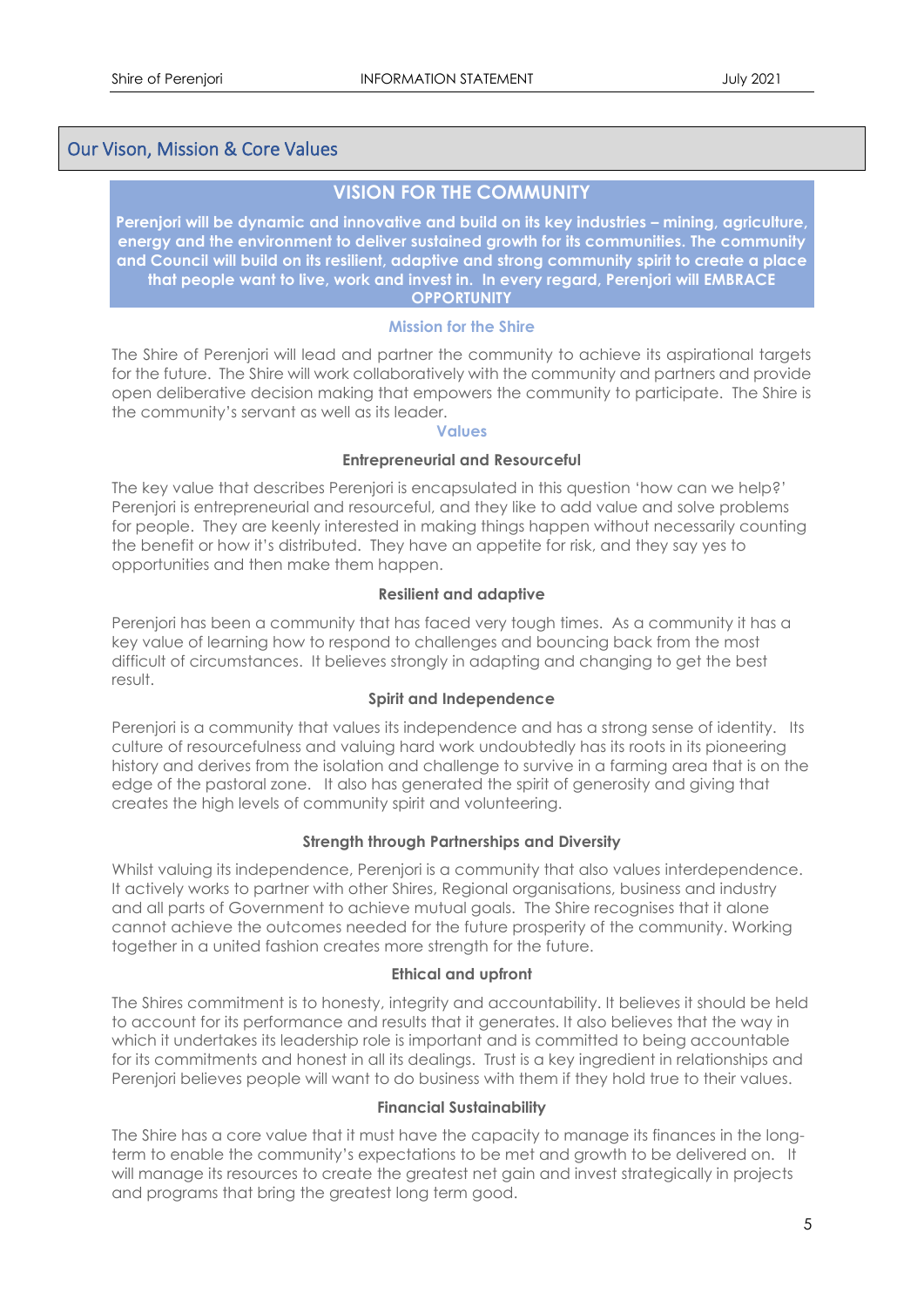## <span id="page-5-0"></span>**Function & Service Areas**

For the purposes of financial and general reporting local government functions (activities) have been classified into Service Areas. The Shire of Perenjori is dedicated to providing high quality services to the community through the various services and facilities which it has established. Each function/service is divided into programs which in turn are made up of line items for revenue and expenditure.

- ➢ **General Purpose Funding** -Rates, interest revenue, bank fees and general finance.
- ➢ **Governance –** Council Members Expenses, General Administrative, grant funding and interest from reserves.
- ➢ **Law, Order & Public Safety** -Supervision of various local laws, fire prevention and animal/vermin control.
- ➢ **Education - provide** care of families and children including the Perenjori Early Childhood Centre, Provide Youth Activities, provide support to School & Playgroup.
- ➢ **Health -** Environmental Health services (food control), Support the Perenjori Medical Centre Services to provide ongoing Medical Services, Support towards the St John Ambulance building maintenance, Preventative Pest Control (mosquito control).
- ➢ **Housing –** maintenance of staff and rental housing.
- ➢ **Community Amenities -** Rubbish collection services, maintenance of various refuse sites, control and co-ordination waste management, cemeteries and public conveniences. The administration of the Town Planning Scheme. Community Development Services including functions and projects, community bus/transport, support to local groups, Community Resource Centre building maintenance and support.
- ➢ **Recreation & Culture –** Maintenance of halls and sporting facilities. Operation and maintenance of the Perenjori Aquatic Centre. Operation of the Perenjori Library. Club Development Officer services. Operation and maintenance of the Perenjori Gym. Support and staging of Cultural events and assets including Blues for the Bush, Perenjori Tourist Centre, Perenjori Agricultural Show.
- ➢ **Transport -** Construction and maintenance of streets, roads, footpaths, parking facilities, cleaning and lighting of streets, traffic control/signage and depot maintenance. Maintenance of Perenjori Air Strip.
- ➢ **Economic Services –** Tourism and area promotion services, building control, Operation and maintenance of the Perenjori Caravan Park, support towards Rural Services and other Economic services including Standpipe/Dam maintenance. Economic Development Projects including the Business Incubator and regional business support services.
- ➢ **Other Property Services -** Private works operations, plant repairs, operations costs and the allocation of overheads.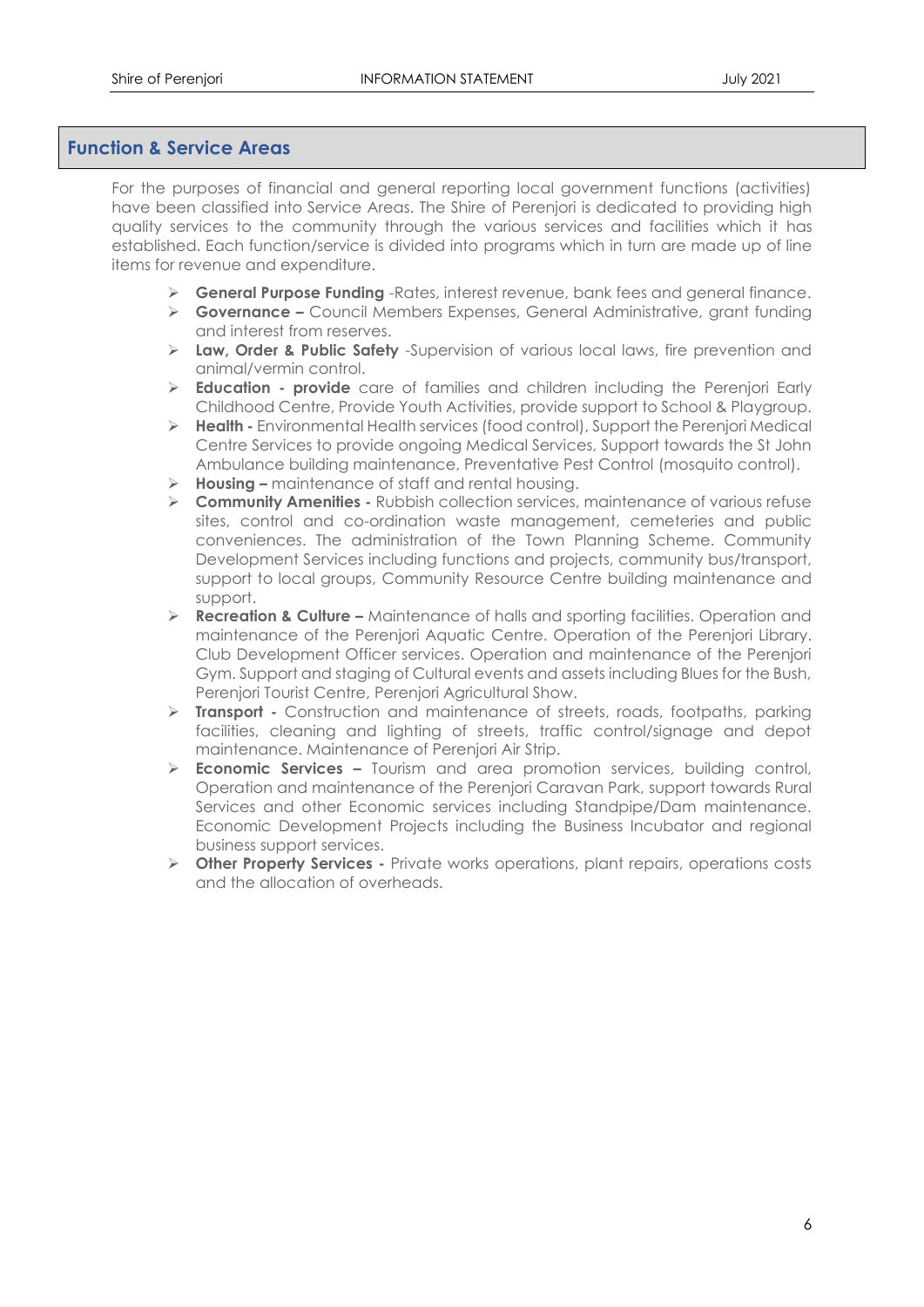## **Shire of Perenjori – Organisation Structure**

<span id="page-6-0"></span>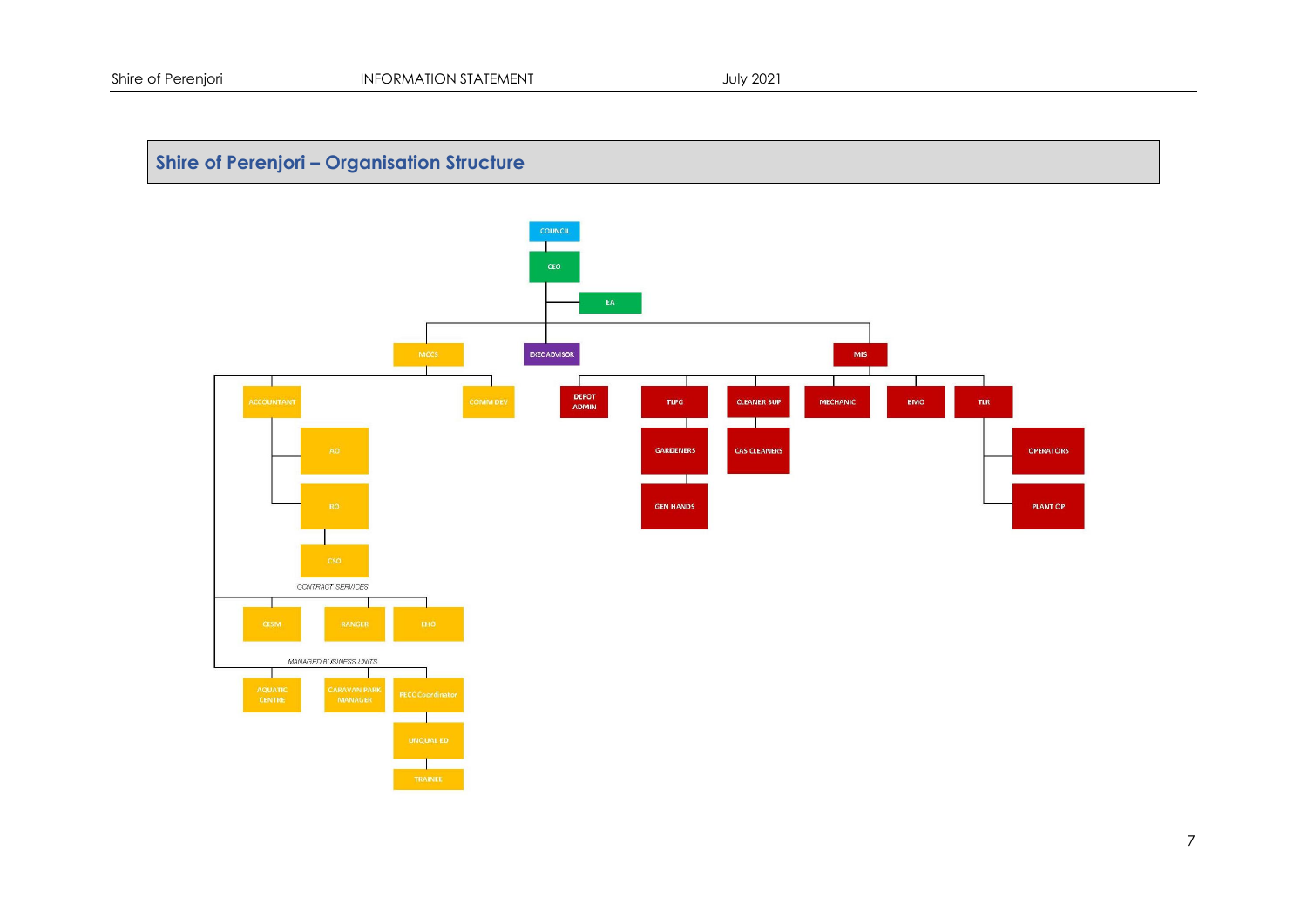## <span id="page-7-0"></span>**Our Council**

The Shire of Perenjori will consist of seven (7) Councillors including the Shire President. Ordinarily, Councillors are elected for a four-year term with four members retiring in one election and remaining Councillors retiring at the next.

Elections are usually held in October of every second year, the next Council Election will be held on 16 October 2021. The President of the Council is elected by the Councillors at the first meeting following the ordinary election. Extraordinary elections are held to fill any vacancies which may have occurred during the year.

The Council is the elected governing body that sets the direction and policies of the Local Government and consists of a President and Councillors, (*acknowledging the current circumstances where the role of the Council is being performed by a Commissioner*)

#### *The role of the Council is to:*

- $\triangleright$  govern the local government's affairs;
- ➢ be responsible for the performance of the local government's functions;
- ➢ oversee the allocation of the local government's finances and resources; and
- ➢ determine the local government's policies.

#### *The role of the President is to:*

- ➢ preside at meetings in accordance with the Local Government Act 1995;
- $\triangleright$  provide leadership and guidance to the community in the district;
- ➢ carry out civic and ceremonial duties on behalf of the local government;
- ➢ speak on behalf of the local government;
- ➢ perform such other functions as are given to the president by the Local Government Act 1995 or any other written law; and
- ➢ liaise with the Chief Executive Officer on the local government's affairs and the performance of its functions.

#### *The role of Councillors is to:*

- $\triangleright$  represent the interests of electors, ratepayers and residents of the district;<br> $\triangleright$  provide leadership and guidance to the community in the district;
- ➢ provide leadership and guidance to the community in the district;
- ➢ facilitate communication between the community and the Council;
- ➢ participate in the local government's decision-making processes at Council and committee meetings; and
- ➢ perform such other functions as are given to a councillor by the Local Government Act 1995 or any other written law.

The Council sets the direction and policies of the Local Government whereas the administration, managed by the Chief Executive Officer, must ensure Council decisions and policies are implemented.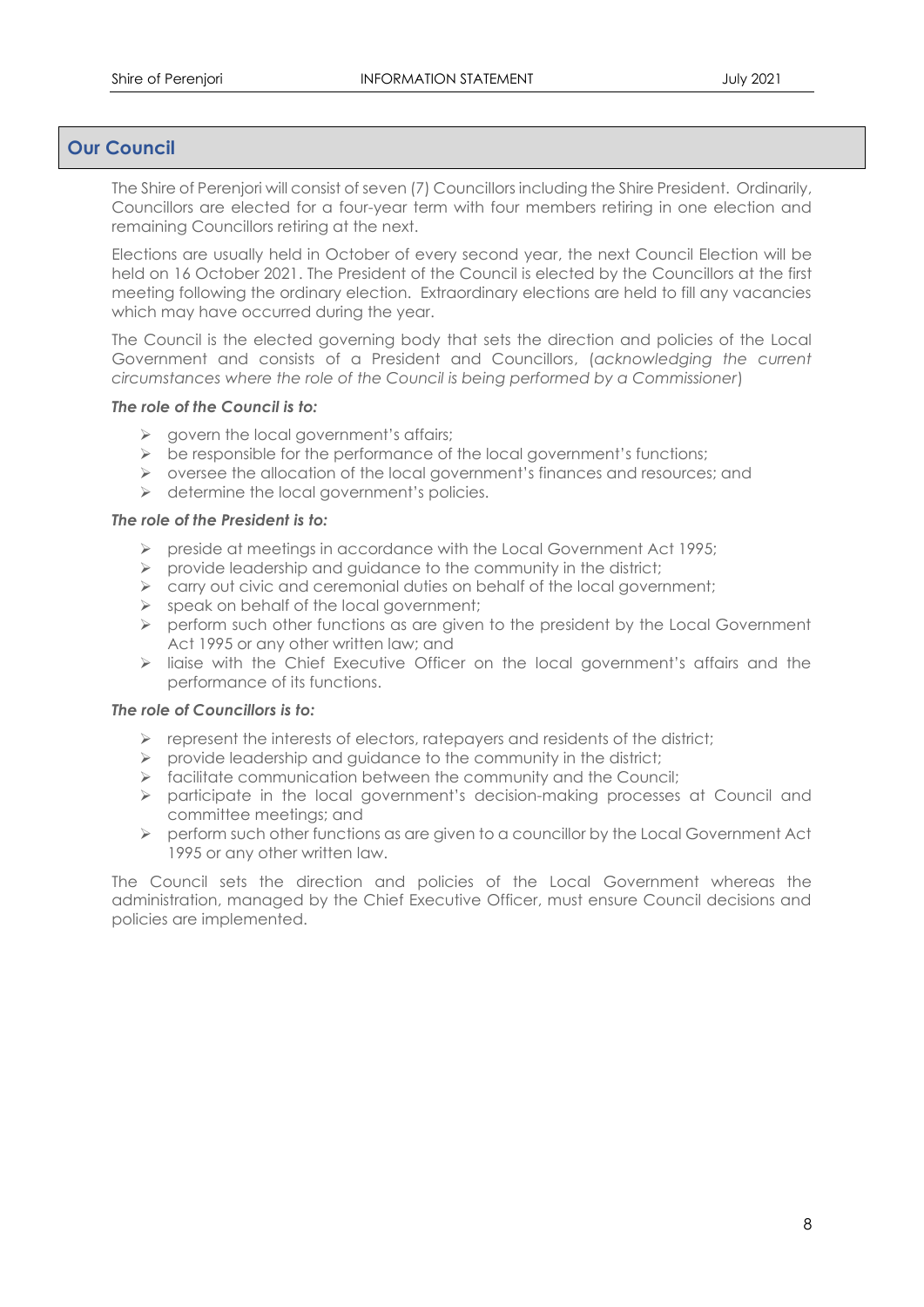## <span id="page-8-0"></span>**Administration**

Each Local Government has an administration that is responsible for implementing Council decisions and managing Local Government operations.

The Chief Executive Officer is employed by the Council to head the administration, manage day to day operations and ensure that Council decisions are implemented.

#### *The functions of the Chief Executive Officer are to:*

- ➢ To implement the strategic goals and objectives of the organisation.
- $\triangleright$  To lead and manage the people, infrastructure and assets of the Shire.
- ➢ Meet corporate objectives.
- ➢ Ensure that delegations are exercised within statutory requirements, Council Policies and strategic objectives.
- ➢ Lead the organisation in providing a high level of service to the Community and Elected Members.
- ➢ Administer the Legal and Statutory obligations of the Council's operation and be the chief adviser to Council on these matters.
- ➢ Foster a Corporate approach to ensure effective financial controls operate within and across each functional area.
- ➢ Ensure that records and documents of the local government are properly kept for the purposes of the Local Government Act 1995 and any other written law; and perform any other function specified or delegated by the local government or imposed under the Local Government Act 1995 or any other written law as a function to be performed by the Chief Executive Officer.
- ➢ Council may delegate to the Chief Executive Officer certain of its powers and duties. The Chief Executive Officer may delegate powers and duties of his/her office to other employees (Local Government Act 1995 s 5.42 and 5.45).

## <span id="page-8-1"></span>**Council Decision Making & Committees**

Council is the decision-making body for all policy matters.

Ordinary meetings of full Council are generally held on the third Thursday of every month (*except in January when Council is in recess*) and commence at 3:00 pm. A briefing session is usually held on the Second Thursday of each month (the week before the Ordinary Council Meeting) from 3:00 pm and is open to members of the public. Members of the public are welcome to attend Council meetings, and Public Question Time is available at the commencement of each meeting.

The main business of the meeting is to consider and make resolutions including recommendations on matters which have first been dealt with by the appropriate Standing Committee.

The Council has established a register of delegations of authority to the Chief Executive Officer who, in turn, has delegated certain functions to staff.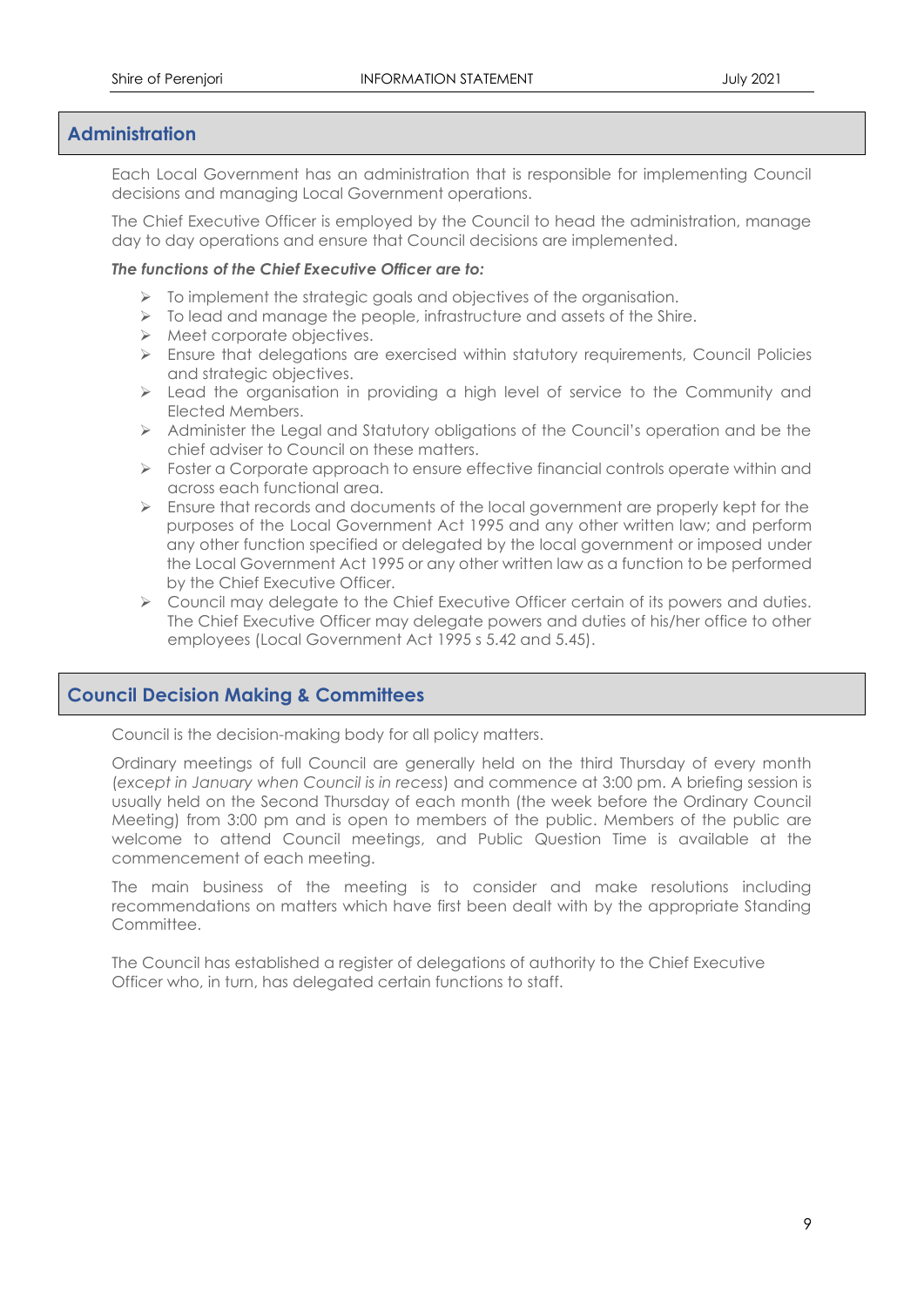## *STATUTORY COMMITTEES*

| <b>Finance Committee</b>                                                                             | Perenjori Public Benefit Fund                                                                                  |
|------------------------------------------------------------------------------------------------------|----------------------------------------------------------------------------------------------------------------|
| Council appoints the CEO, MCCS,<br>Accountant and four elected members to<br>this Finance committee. | Council appoints one elected member as<br>the delegate to the Perenjori Public Benefit<br>Fund Committee.      |
| <b>Audit Committee</b>                                                                               | <b>Bush Fire Advisory Committee</b>                                                                            |
| Council appoints seven elected members<br>to the Audit Committee.                                    | Council appoints the CEO (or delegate)<br>and one elected member to the Bush Fire<br><b>Advisory Committee</b> |

## **COUNCIL DELEGATES TO EXTERNAL COMMITTEES**

| <b>Northern Country Zone</b>            | North Midland Sub-Regional Road Group |
|-----------------------------------------|---------------------------------------|
| <b>Wildflower Country Tourism Group</b> | Local Emergency Management Committee  |

**COUNCIL DELEGATES TO COMMUNITY COMMITTEES**

**Perenjori Tourism Townscape Committee**

#### **APPOINTMENTS UNDER THE BUSH FIRES ACT 1954**

| <b>Chief Bush Fire Control Officer (CBFCO) and</b> | <b>Fire Control Officers inclusive of Permit</b> |
|----------------------------------------------------|--------------------------------------------------|
| <b>Deputy CBFCO</b>                                | Issuing;                                         |
| <b>Fire Weather Officer</b>                        |                                                  |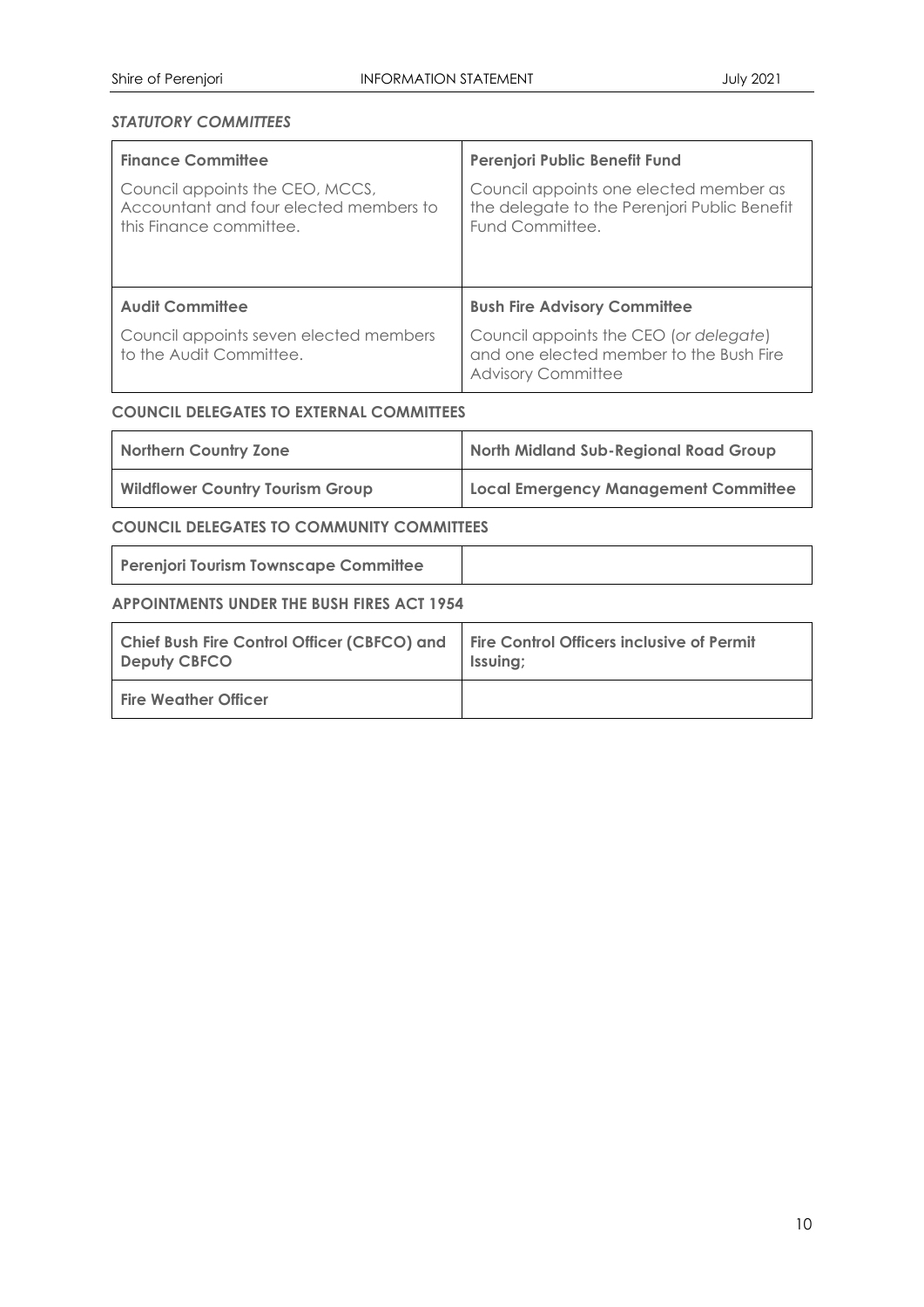#### <span id="page-10-0"></span>**Legislation Administered**

The Shire of Perenjori was established under and operates in accordance with the Local Government Act 1995. Other legislation and regulations affecting the functions and operations of the Shire of Perenjori include:

- ➢ Building Act 2011
- ➢ Building Regulations 2012
- ➢ Bush Fires Act 1954
- ➢ Bush Fire (Infringements) Regulations 1978
- ➢ Bush Fire Regulations 1954
- ➢ Caravan Parks & Camping Grounds Act 1995
- ➢ Caravan Parks & Camping Grounds Regulations 1997
- $\triangleright$  Cat Act 2011
- ➢ Cemeteries Act 1986
- ➢ Disability Services Regulations 2004
- ➢ Dividing Fences Act 1961
- ➢ Dog Act 1976
- ➢ Dog Regulations 1976
- ➢ Dog (Restricted Breeds) Regulations (No 2) 2002
- ➢ Emergency Management Act 2005
- ➢ Environmental Protection Act 1986
- ➢ Environmental Protection Act Regulations 1987
- ➢ Equal Opportunity Act 1984
- ➢ Fire and Emergency Services Authority of Western Australia Act 1998
- ➢ Freedom of Information Act 1992
- ➢ Freedom of Information Regulations 1972
- ➢ Health Act 1911
- ➢ Industrial Relations Act 1979
- ➢ Land Administration Act 1997
- ➢ Local Government Act 1995
- ➢ Local Government (Administration) Regulations 1996
- ➢ Local Government (Audit) Regulations 1996
- ➢ Local Government (Constitution) Regulations 1998
- ➢ Local Government (Elections) Regulations 1997
- ➢ Local Government (Financial Management) Regulations 1996
- ➢ Local Government (Functions and General) Regulations 1996
- ➢ Local Government (Miscellaneous Provisions) Act 1960
- ➢ Local Government Grants Act 1978
- ➢ Occupational Safety & Health Act 1984
- ➢ Occupational Safety & Health Regulations 1996
- ➢ Planning & Development Act 2005
- ➢ Planning & Development (Local Government Planning Fees) Regulations 2000
- ➢ Public Interest Disclosure Act 2003
- ➢ Rates and Charges (Rebates and Deferments) Act 1992
- ➢ Road Traffic Act 1974
- ➢ State Records Act 2000
- ➢ State Records Principles & Standards 2002
- ➢ Strata Titles Act 1985
- ➢ Strata Titles General Regulations 1996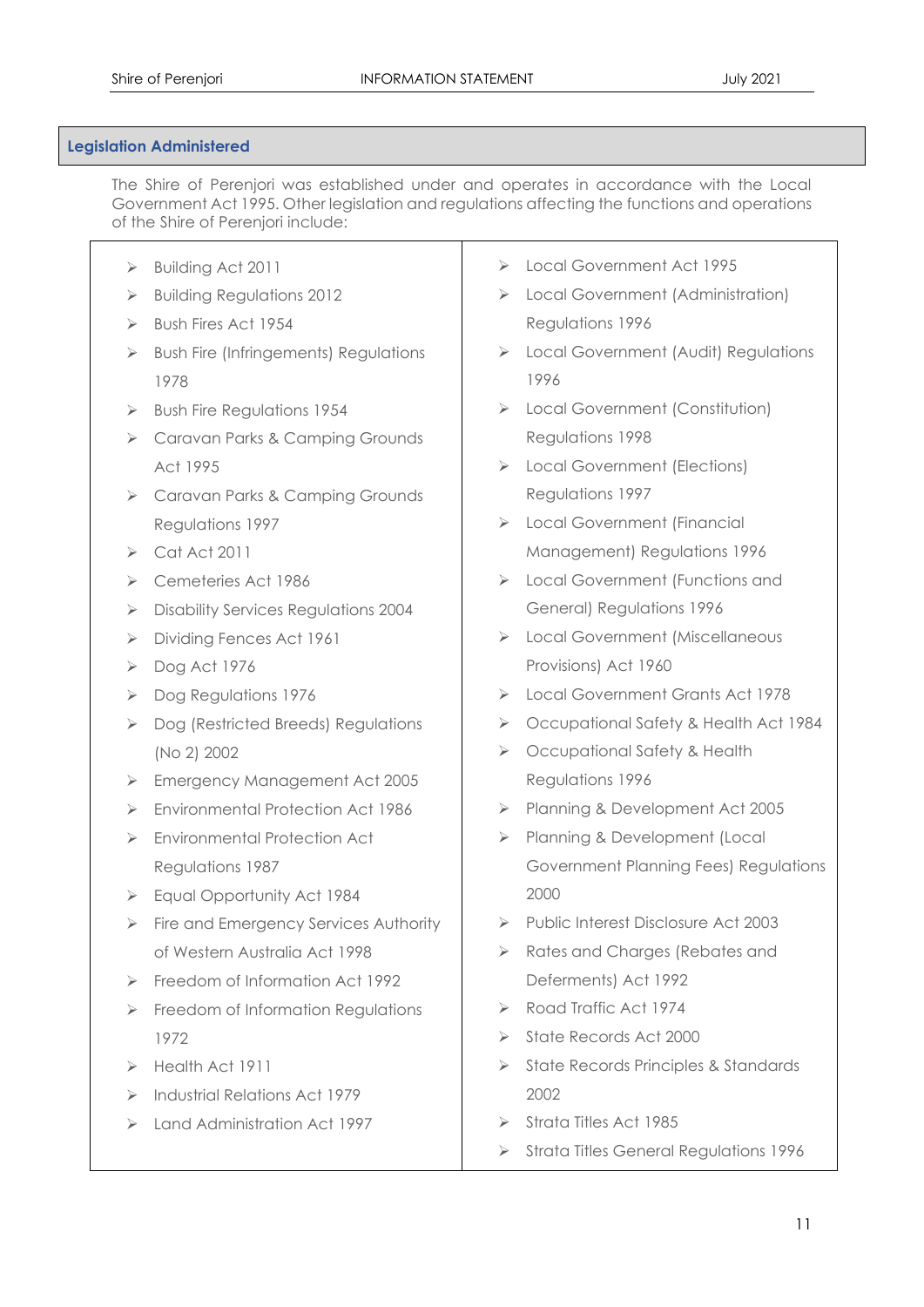| Library Board of Western Australia Act<br>⋗ | $\triangleright$ Town Planning Regulations 1967 |
|---------------------------------------------|-------------------------------------------------|
| 1951                                        | <b>Town Planning and Development</b>            |
| Liquor Licensing Act 1988                   | (Subdivisions) Regulations 2000                 |
|                                             | Transfer of Land Act 1893                       |
|                                             | Western Australia Disability Services Act<br>➤  |
|                                             | 1993                                            |
|                                             | Workers' Compensation and Injury<br>➤           |
|                                             | Management Act 1981                             |
|                                             | Workers' Compensation and Injury                |
|                                             | <b>Management Regulations 1982</b>              |
|                                             |                                                 |

Additionally, the Shire administers the following Shire of Perenjori Local Laws:

- ➢ Standing Orders Local Law 2000
- ➢ Local Government Property Local Law 2001
- ➢ Dog Local Laws 2005
- ➢ Health Local Laws 2001
- ➢ Noxious Weeds Local Law 1968
- ➢ Caravan Parks and Camping Grounds Model By-Law No. 2 1971
- ➢ Fencing Local Law 2001
- ➢ Activities on and trading in thoroughfares and public places Local Law 2001
- ➢ Perenjori and Latham Cemeteries Local Law 2001 (Cemeteries Act 1986)
- ➢ Extractive Industries Local Law 2013

## <span id="page-11-0"></span>**Public Participation**

Members of the public are invited to put forward their views to council in several ways.

These include:

#### **Attendance at Council Meetings**

Ordinary Council meetings are open for the public to attend. The agenda for the meeting is available before the meeting date and can be obtained from the Shire of Perenjori Administration building on Fowler St or on the Shire of Perenjori's website. Each Council agenda includes Public Question Time and Petitions / Deputations /Presentations / Submissions as standard items.

- ➢ *Public Question Time - Members* of the public are able to ask questions (preferably in writing) on any matter affecting the Shire in the time set aside for this purpose at meetings of the Council and Committees open to the public, prior to the commencement of the meeting.
- ➢ *Petitions -* Written petitions to be presented to the Council must be addressed to the Shire President and comply with Council's requirements detailed within its Meeting Procedures Local Law.
- ➢ *Deputations -* Where a member of the Community has an interest in an item listed for discussion at a Council or Committee meeting, upon prior written application to the Chief Executive Officer they are entitled to give a deputation.

#### **Written Requests**

Members of the public can write to the Council on any policy, activity or service of the Council.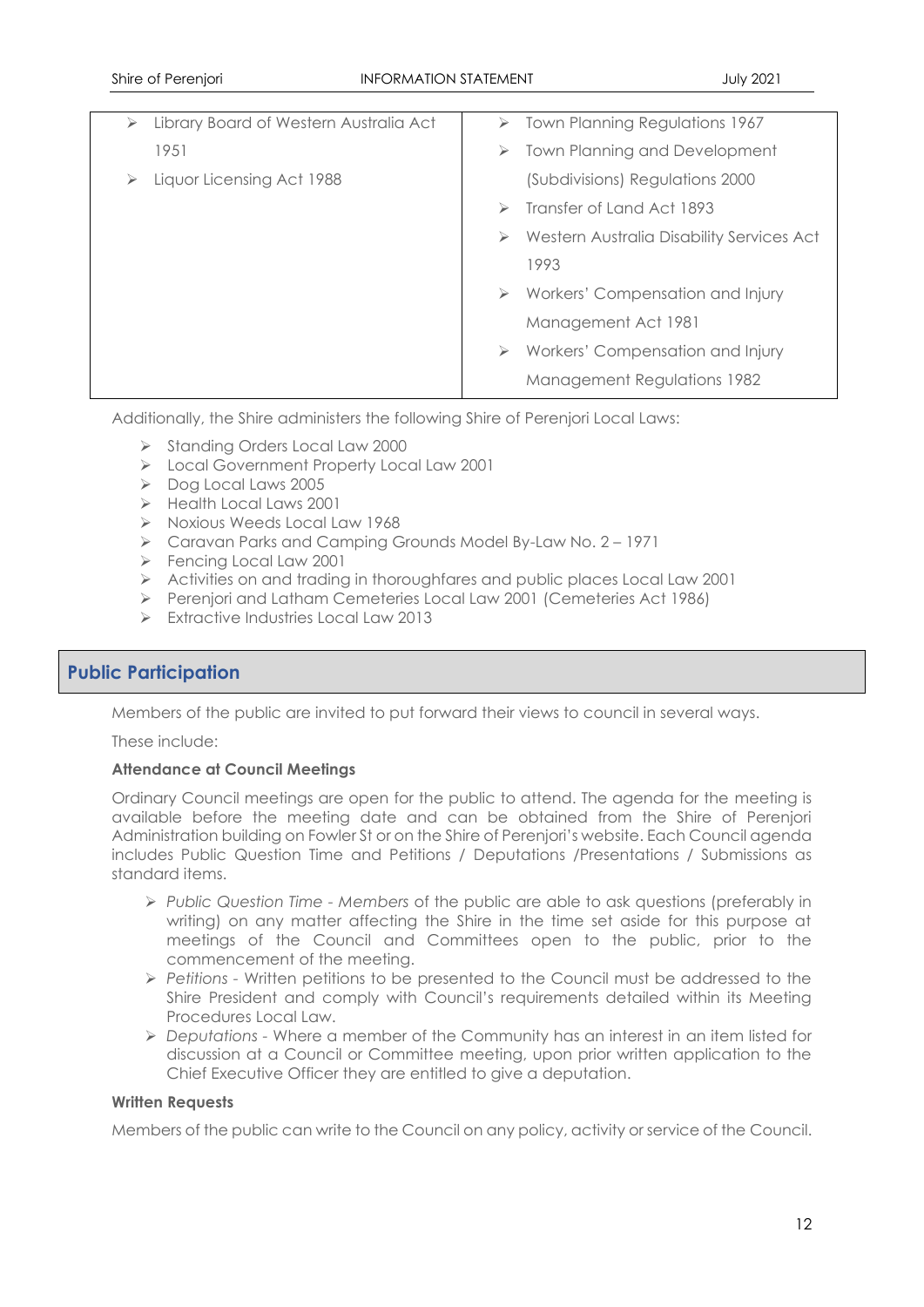#### **Community Consultation**

The Shire of Perenjori has a Community Engagement Strategy which outlines opportunities for community members to have their say on a range of Shire activities and initiatives.

#### *Strategy Objective*

To ensure that all members of the community have the opportunity to engage with Council on issues and decisions that affect them.

#### **Elected Members**

Elected members contact details are made available to the public on the Shire of Perenjori website should anyone wish to discuss issues relevant to the Council.

#### **Membership of Council Advisory Committees**

The following committees consist of Councillors and interested members of the public:

- ➢ Bush Fire Advisory Committee
- ➢ Perenjori Tourism Townscape Committee

## <span id="page-12-0"></span>**Council Documents**

The following documents are available for inspection by electors, residents and other stakeholders of the Shire of Perenjori, at the Council's Administration Centre:

- ➢ Annual financial statement at least seven days prior to the Annual General Meeting;
- ➢ Annual budget;
- ➢ FOI Information Statement;
- ➢ Register of Delegated Authority;
- ➢ Shire of Perenjori Local Planning Scheme;
- ➢ Policy Manual;
- ➢ Tender Register *(Local Government Act 1995 Local Government (Functions and General) Regulations 1996 No.17);*
- ➢ Code of Conduct;
- ➢ Register of financial interests;
- ➢ Register of gifts and travel disclosures;
- ➢ Annual Report;
- ➢ Annual Budget;
- ➢ Schedule of fees and charges;
- ➢ Proposed local law of which the local government has given State‐wide public notice under Section 3.12 (3) of the Local Government Act 1995;
- $\triangleright$  Local laws made by the local government in accordance with Section 3.12 of the Local Government Act 1995;
	- ➢ Health
	- ➢ Cemeteries
	- ➢ Fencing
	- ➢ Dogs
	- ➢ Bushfires
	- ➢ Meeting Procedures
	- ➢ Trading in Thoroughfares & Public Places
- ➢ Regulations made by the Governor under Section 9.6 of the Local Government Act
- $\geq$  1995 that operates as if they were local laws of the local government.
- $\triangleright$  Any written law having a provision in respect of which the local government has a power or duty to enforce;
- ➢ Rates records;
- ➢ Confirmed Minutes of Council or Committee meetings;
- ➢ Minutes of Electors' meetings;